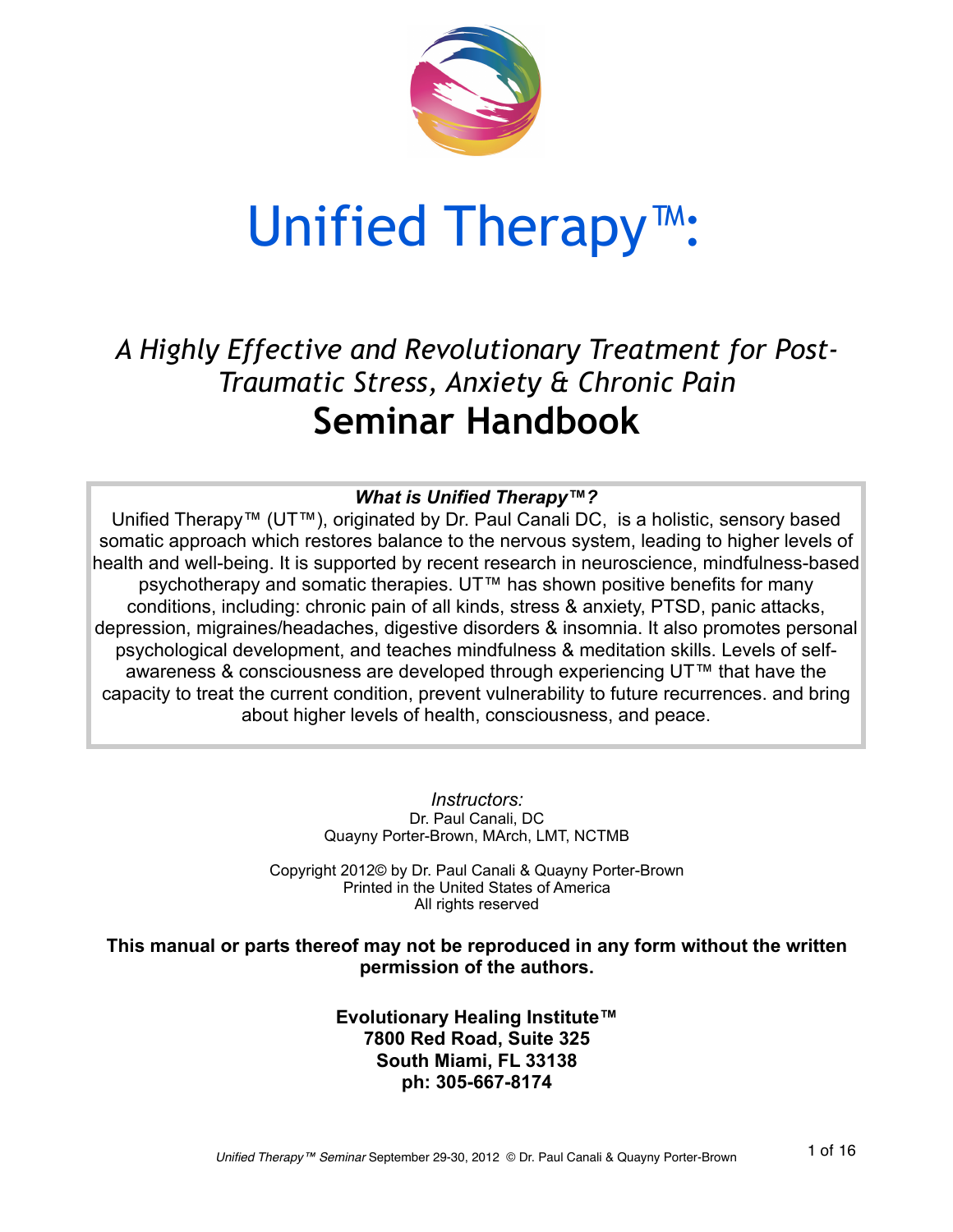

## Unified Therapy™:

### *A Highly Effective and Revolutionary Treatment for Post-Traumatic Stress, Anxiety & Chronic Pain* **Seminar Handbook**

### **Course Objectives:**

- ✦ To learn about the concepts of **homeostasis** & **allostatic load** and how it relates to health and healing.
- ✦ To understand the effects of **dysregulation** on the nervous system-and why this can be at the core of many conditions, and its causes and effects.
- ✦ To learn about the **Autonomic Nervous System & the Enteric Brain**-how the Parasympathetic and Sympathetic branches function, and signs and symptoms of both dysregulation and re-regulation.
- ✦ Causes & effects of **PTS, Anxiety & Chronic Pain** on the nervous system, and how these are affected by the process of *re-regulation*.
- ✦ Understanding the effects of the process of **Somatization and Conversion,** and the importance of being able to aces the underlying cause as opposed to treating the symptoms.
- ✦ **Somatic Awareness**-how to work with it, and why it is a necessary component of healing trauma, anxiety and chronic pain.
- ✦ What the role of **Memory** (Implicit and Explicit) is in Re-regulation?
- ✦ How **Unified Therapy™** accesses the ANS to promote Re-Regulation. The concept of **"active diagnosis"** will be explained.
- ✦ To **demonstrate Unified Therapy** approach on Patients during the seminar.
- ✦ Each student will have **direct experience of Unified Therapy** during the Seminar weekend.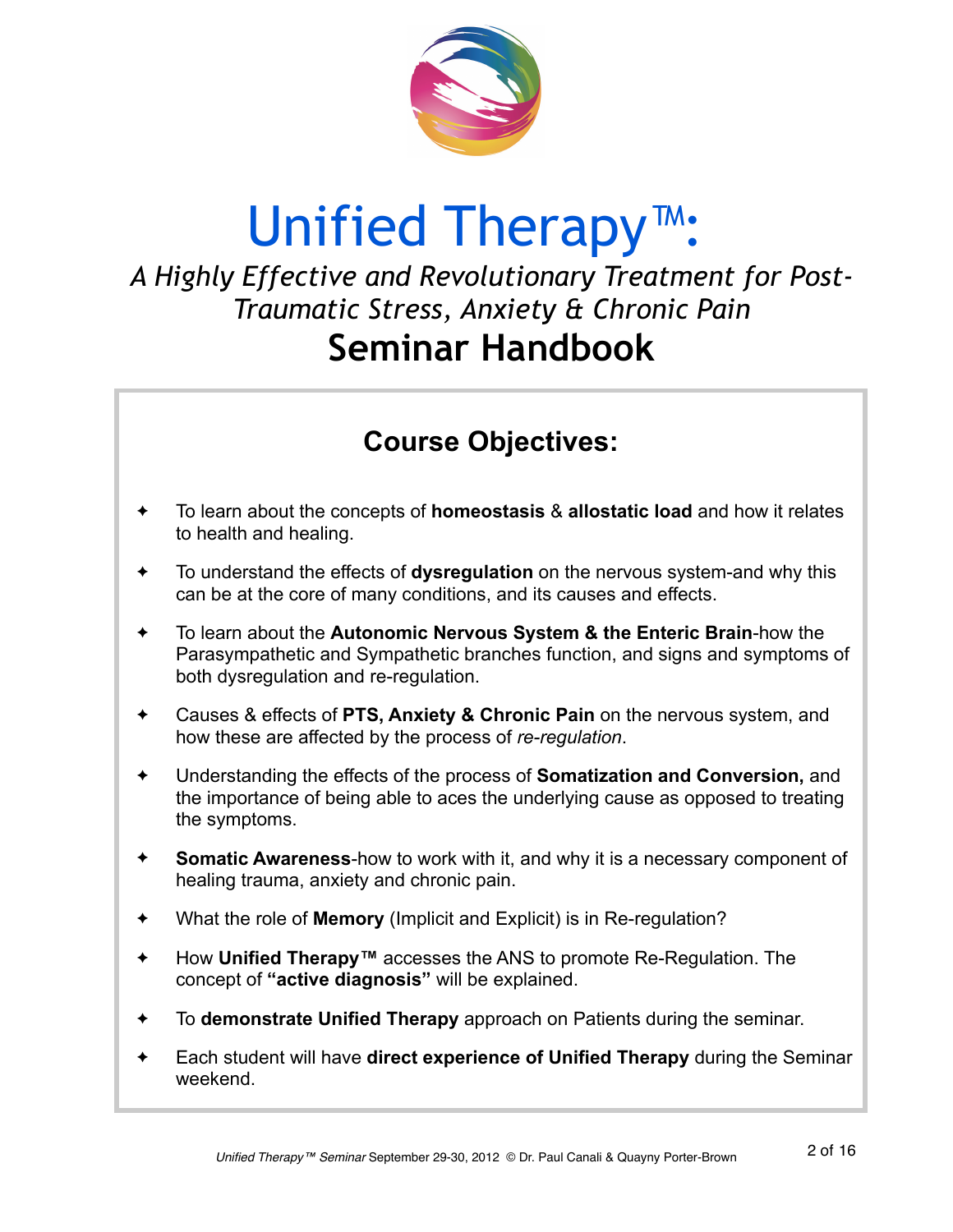## unified therapy™

- ✴ **Accesses regulatory processes** that promote safe, fast and efficient ANS & Limbic re-regulation.
- ✴ **Teaches interaction** through direct experience with Sensory Processing & Mindfulness (Middle Prefrontal Cortex)
- ✴ **Promotes development of Prefrontal Cortex** to gain conscious control over affect of Limbic Structures by directly interacting with fears that arise during the process.
- ✴ **Accesses, and teaches how to interact with, Implicit & Explicit memory** in a safe environment.
- ✴ **Treats Comorbid Conditions Concurrently**
- ✴ **Re-Creates Conditions** (memories, emotions, traumatic experiences) moment-to-moment and returns from this challenging stimulus to a safe baseline (homeostasis).
- ✴ **Decreases acquired Allostatic Load.**
- ✴ **Supports shift from Dysregulation to Re-Regulation to Self-Regulation.**

### *What happens in a Unified Therapy™ Session?*

During a Unified Therapy™ session the patient is quided (verbally and via specific touch), to become genuinely mindful and practice focusing and surrendering to an innate restorative (homeostatic) process. As the patient taps into authentic mind/ body connection, her/his body begins to spontaneously re-balance itself. Physical releases taking form from trapped energy-stores (Allostatic Load) result, and she/ he begins to experience this re-setting in the form of sensations changing or moving from one area of the body to another, painless yet sometimes extremely obvious physical trembling, temperature changes, emotional releases such as crying or laughing, memories resurfacing (implicit and explicit memory), and other restorative responses.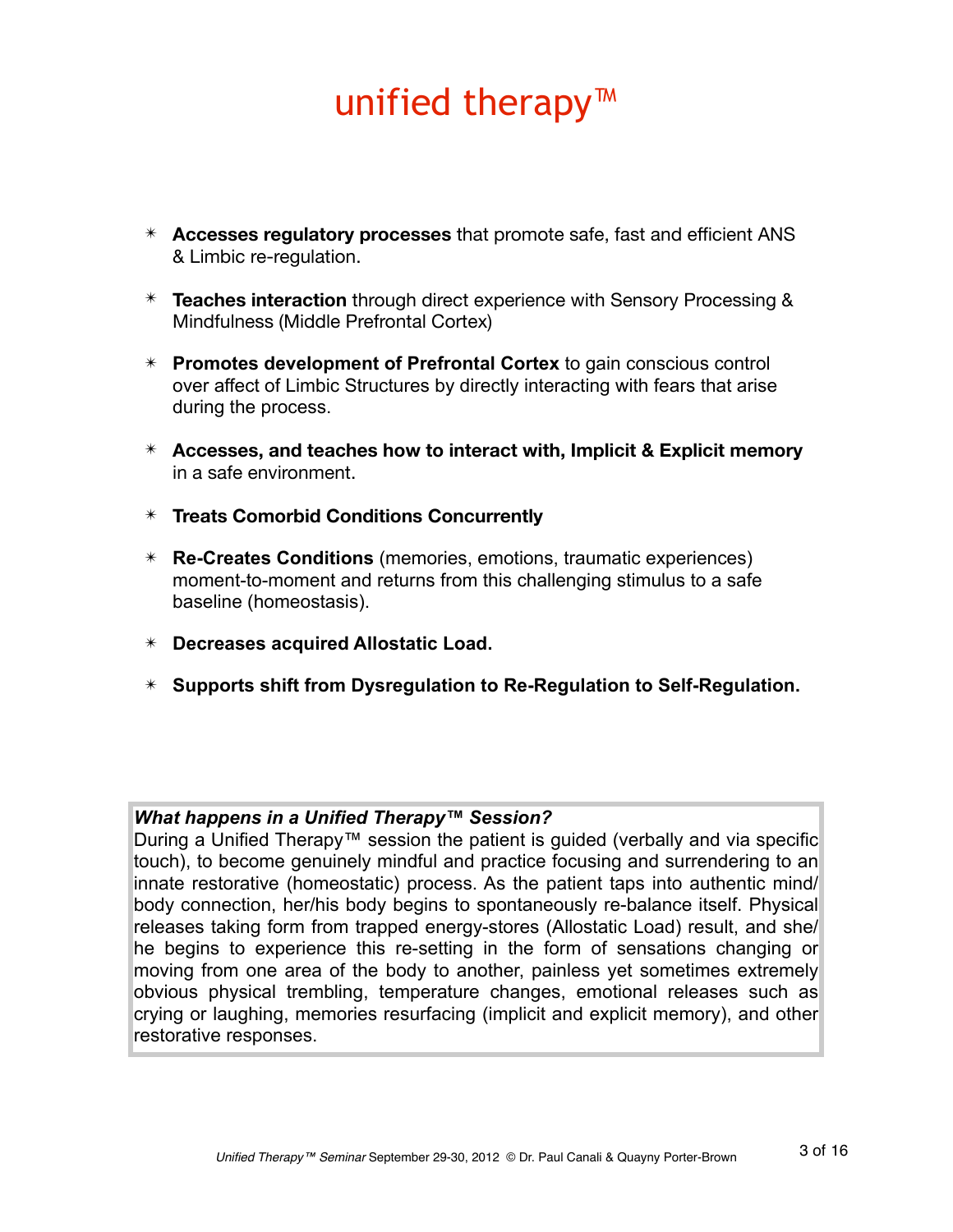## trauma & post traumatic stress *causes*

### **Obvious Causes of Trauma\***

- **• War**
- Severe childhood emotional. physical, or sexual abuse
- Neglect, betrayal, or abandonment during childhood
- Experiencing or witnessing violence
- Rape
- Catastrophic Injuries and illnesses

### **Less Obvious Causes of Trauma\***

- Minor automobile accidents (even fender benders), especially those that result in whiplash
- Invasive Medical and Dental procedures...when restrained or anesthetized
- Falls and other so-called minor injuries, especially with children or elderly people.
- Natural disasters including hurricanes, tornadoes, fires, and floods
- Illness, esp. with higher fever or accidental poisoning
- Being left alone, esp. in young children and babies
- Prolonged immobilization, esp. in children (casting, splinting, for long periods)
- Exposure to extreme heat or cold, esp. children or babies
- Sudden loud noises, esp. children or babies.
- Birth stress, for both mother and infant

•**Physical Abuse:** Overt vs covert, falsely empowering or disempowering, discipline,use of implements, tickling into hysteria, lack of or too much physical nurturing, watching someone else be abused, neglect or abandonment of physical needs.

•**Sexual Abuse:** Physical sexual abuse, non-physical sexual abuse, verbal sexual abuse, disrespecting sexual boundaries, emotional sexual abuse.

•**Emotional Abuse:** Verbal abuse, social abuse, neglect and abandonment, parental physical and mental illness, parental co-dependence, over controlling

•**Intellectual Abuse:** Attacking or ridiculing children's thoughts, not taught that having problems is normal, not telling children about doubts, demanding perfection always. •**Spiritual Abuse:** Parent replaces a child's higher power: parent is God, mistakes not allowed, abandonment, no information about true spirituality, parents refuse to admit mistakes, addiction to religion, physical, sexual or emotional abuse from a religious representative.**\*\***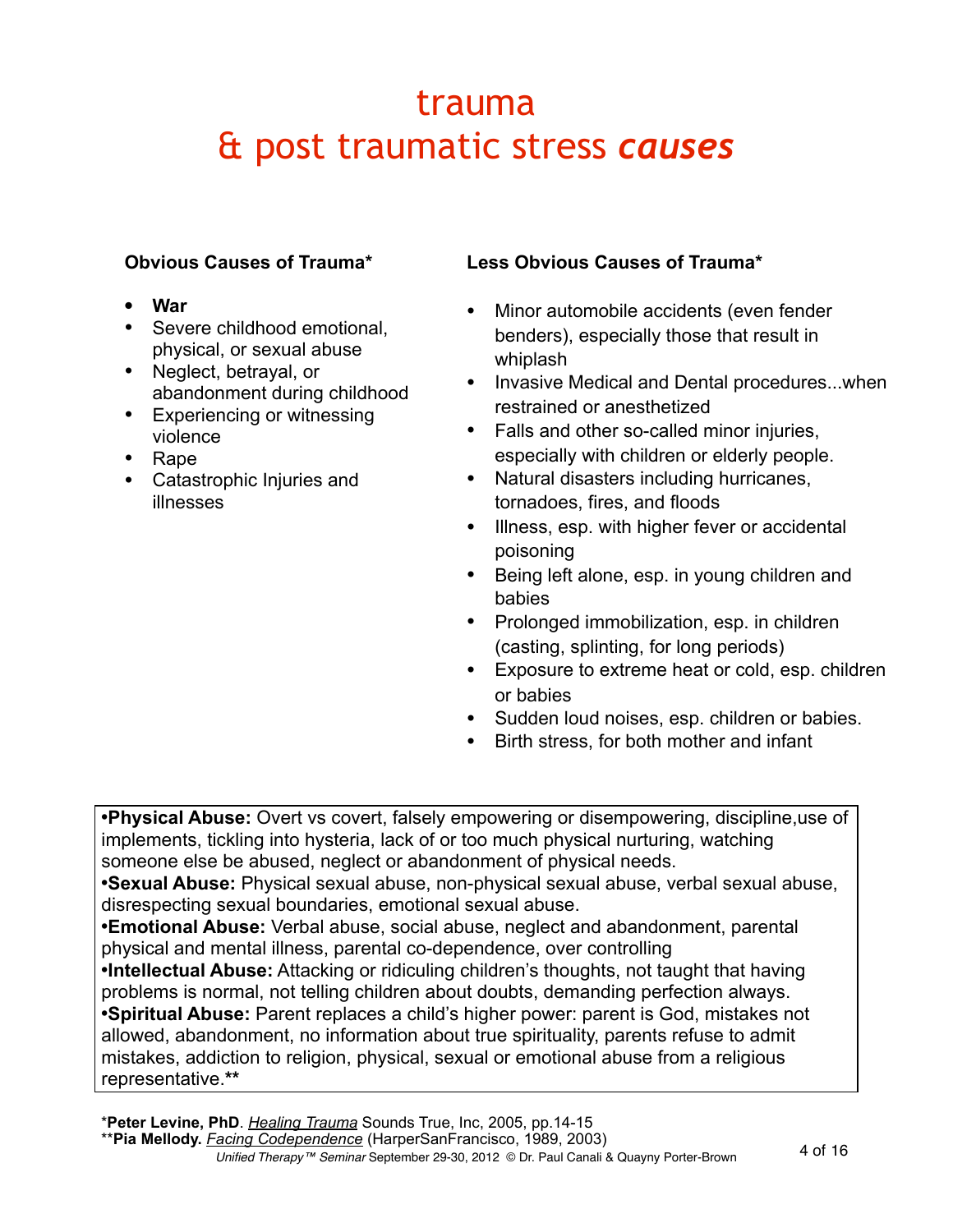## trauma & post traumatic stress *effects*

*Symptoms of having experienced Trauma can take many many forms, some of which are chronic pain of all kinds, gastrointestinal disorders, all kinds of diseases, insomnia, anxiety disorders and panic attacks, emotional instability, withdrawal and isolation, obsessive compulsive disorders (OCD), inability to concentrate, ADD, insomnia, high blood pressure, susceptibility to stress, migraines and/or headaches, and much much more.* 

*"My observations of scores of traumatized people has led me to conclude that posttraumatic symptoms are, fundamentally, incomplete physiological responses suspended in fear…These symptoms will not go away until the responses are discharged and completed…Energy held in immobility can be transformed…"*  **-Peter Levine, PhD**. *Waking the Tiger* North Atlantic Books 1997

*"Presumably due to acculturation or neocortical inhibition, the human species frequently will not discharge this high state of autonomic arousal after a freeze response in the face of perceived trauma, but will suppress the discharge phenomenon, resulting in storage of a high state of autonomic arousal, probably in limbic and procedural memory systems of the brain. Memory mechanisms in trauma probably involve both explicit (conscious, declarative), and implicit (unconscious, non-declarative) memory."*

*-Robert Scaer, MD, "Observations on Traumatic Stress Utilizing the Model of the "Whiplash Syndrome""[Online] Available:<http://www.traumasoma.com/excerpt2.html>1997 p.1*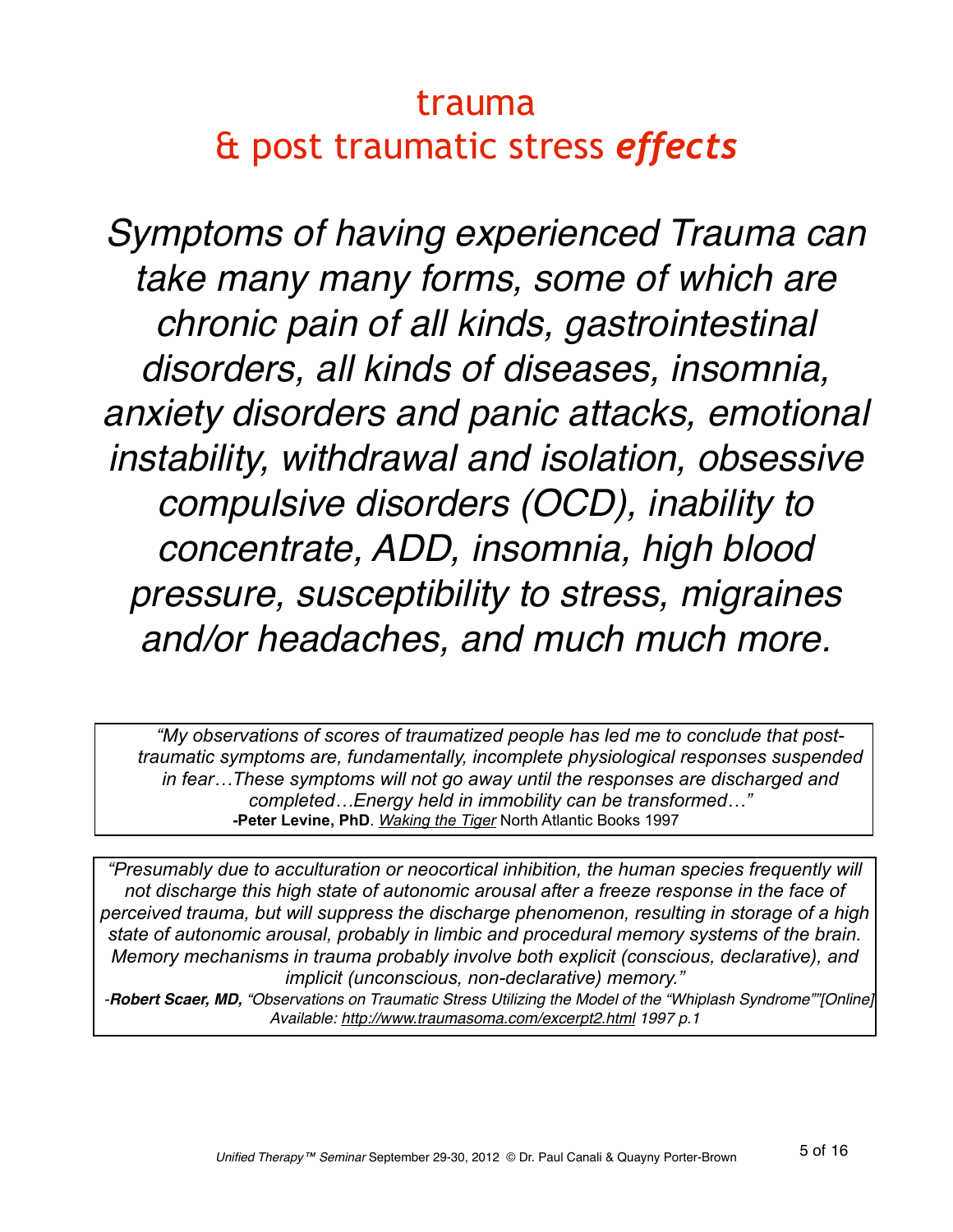## Autonomic Nervous System: what are the causes and effects of *dysregulation*?

The concept of disorders of affect regulation is consistent with a growing realization in medicine and psychiatry that most illnesses and diseases are the result of dysregulations within the vast network of communicating systems that comprise the human organism.

-**Allen N. Schore, PhD**. *Affect Dysregulation and Disorders of the Self* W.W. Norton & Co., Inc. NY, NY 2003 p.241

### **CAUSES** OF DYSREGULATION OF LIMBIC AND ANS

- Early Adverse Developmental Experiences (neurological scarring)
- Attachment
- Traumatic Events (emotional or physical)
- Chronic Stress
- Environmental
- Genetics

### **EFFECTS** OF DYSREGULATION OF LIMBIC AND ANS

- Limbic and Autonomic Hyperreactivity (inability to adapt to stressful stimuli)
- Prefrontal Cortex (Disuse Atrophy, Lose Higher States of Consciousness, Brain Function)
- Affect Dysregulation: Emotional Imbalance (Anxiety, Depression, Anger, Substance Abuse etc)
- Chronic Pain
- Recurring Health Problems
- PTS, PTSD
- Concurrent Comorbid Conditions (CCC)
- Abuse of Self and Others (Cyclic Nature)

*"...most illnesses cause or result from an imbalance in the Autonomic Nervous System."* -The Ansar Group [Online] Available:<http://www.ans-hrv.com>2005.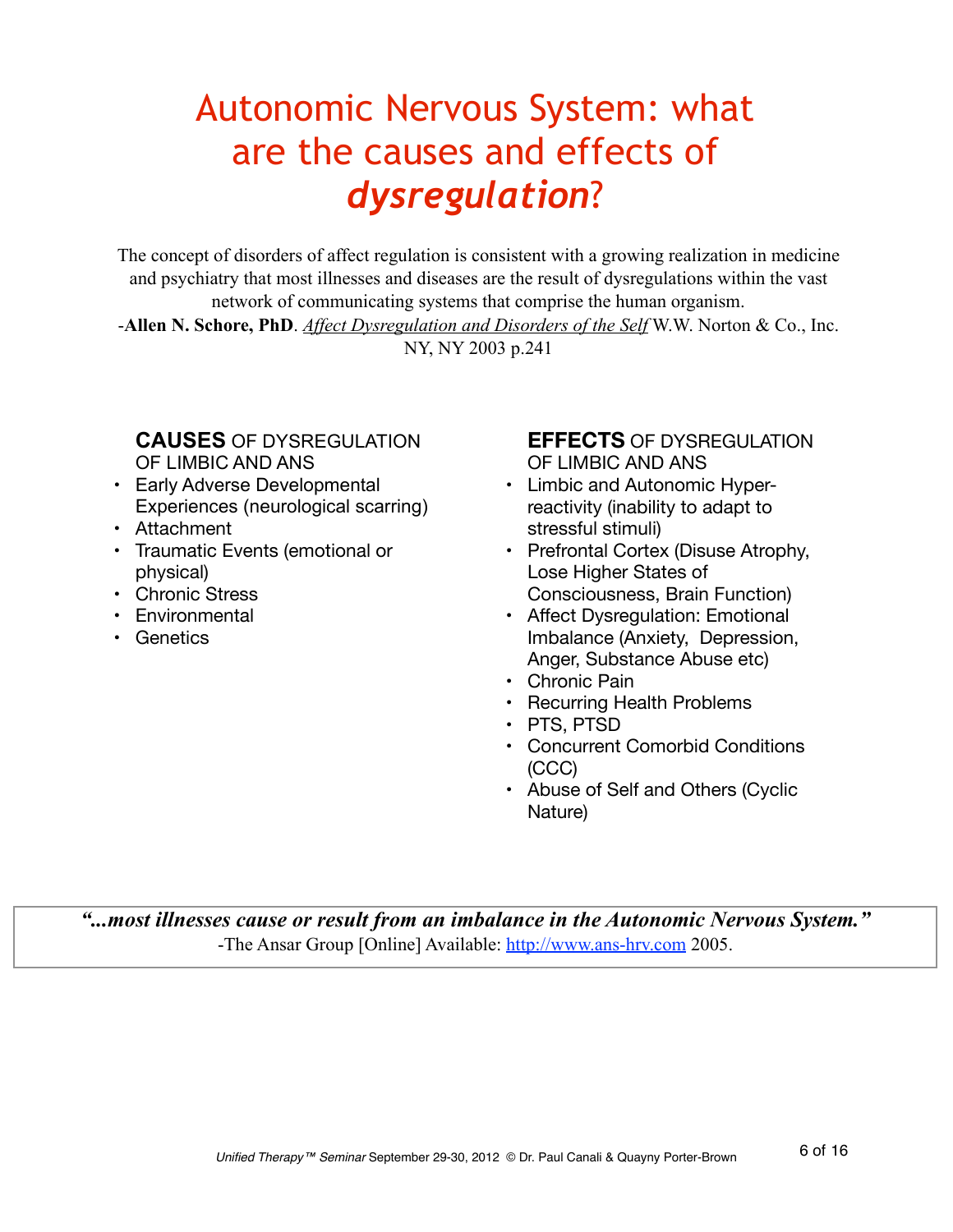## what is a direct experience of *sensation*? what kinds of questions help access sensation directly?



7 of 16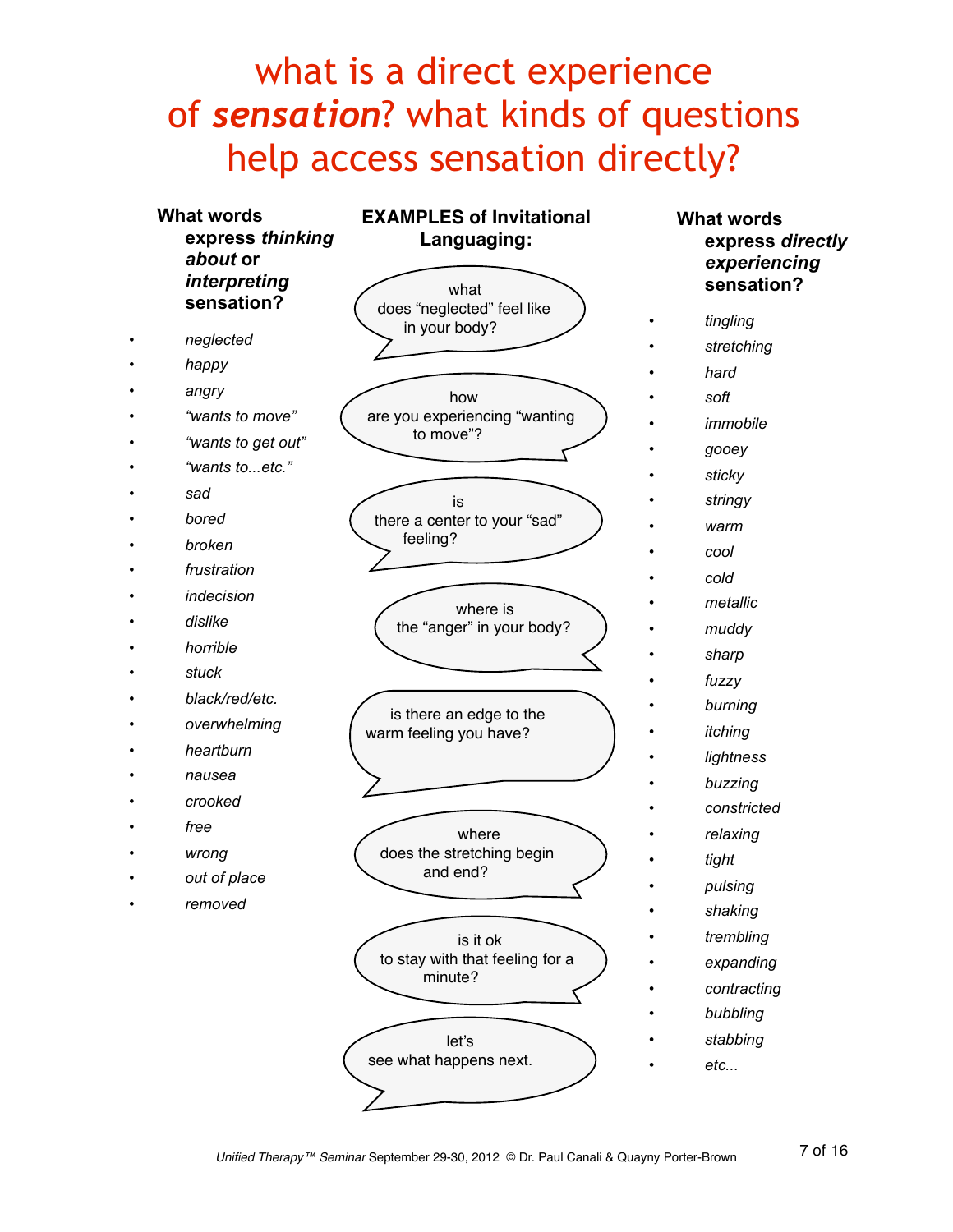## What do others say about the value of consciously tracking *sensations*?

"Once the client has the experience of "going within and coming back out" without falling apart, his or her window of tolerance builds upon itself. This happens through achieving a subtle interplay between sensations, feelings, perceptions, and thoughts. I believe that the *people who are the most resilient, and find the greatest peace in their lives, have learned to tolerate extreme sensations while gaining the capacity for reflective self-awareness.* Although this capacity develops normally when we are very young, one can learn it at any time in life, thankfully."

**-Peter Levine, PhD,** *The Unspoken Voice, How the Body Releases Trauma and Restores Goodness, (*North Atlantic Books, 2010) p. 137.

"To change the brain, we must interrupt and inhibit procedural patterns, and experiment with new amounts and kinds of sensory stimulation."

-**Pat Ogden**, **PhD,** www.Sensorymotorpsychotherapy.org.

"What is split off, not felt, remains the same. When it is felt, it changes. Most people don't know this. They think that by not permitting the feeling of their negative ways they make themselves good. On the contrary, that keeps these negatives static, the same from year to year. A few moments of feeling it in your body allows it to change... " **-Eugene T. Gendlin, PhD**, Focusing (Bantam New Age Books, 1978)

"Awareness, as opposed to avoidance, of one's internal states allows feeling to be known, and to be used as a guide for action. Such mindfulness is necessary if one is to respond adaptively according to the current requirements for managing one's life. By being aware of one's sensation , one introduces new options to solve problems. This allows people to not react reflexively, but to find better ways to adapt."

-**Bessel van der Kolk, MD**, Founder and Medical Director of the Trauma Center, and an internationally recognized leader in the field of psychological trauma.

"This split (between the mind and body) can not be overcome by a knowledge of the energetic processes in the body. Knowledge itself is a surface phenomenon and belongs to the realm of the ego. One has to feel the flow and sense the course of the excitation in the body. To do this, however, one must give up the rigidity of one's ego control so that the deep body sensations can reach the surface."

**-Alexander Lowen, MD,** founder of *Bioenergetic Analysis*

"One of the greatest lesson I learned was how to feel the physical component of emotion. Joy was a feeling in my body. Peace was a feeling in my body. I thought it was interesting that I could feel when a new emotion was triggered. I could feel new emotions flood through me and then release me. I had to learn new words to label these "feeling" experiences, and most remarkably I learned that I had the power to choose whether to hook into a feeling and prolong its presence in my body, or just let it quickly flow right out of me."

**-Jill Bolte Taylor, PhD**, My Stroke of Insight, A Brain Scientist's Personal Journey (London, England: Penguin Books Limited, 2006) p. 126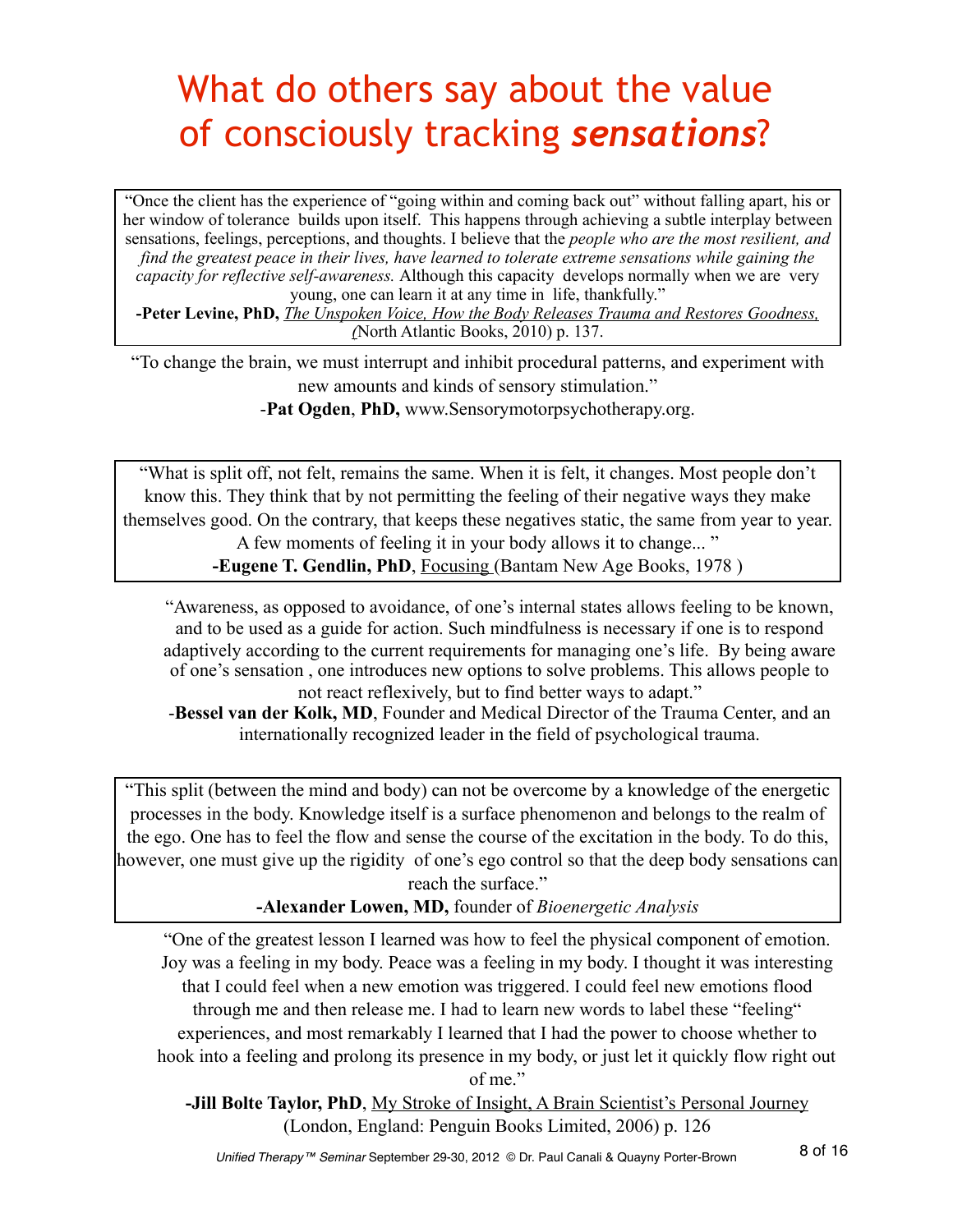## How can different types of *memory* show up in a session?

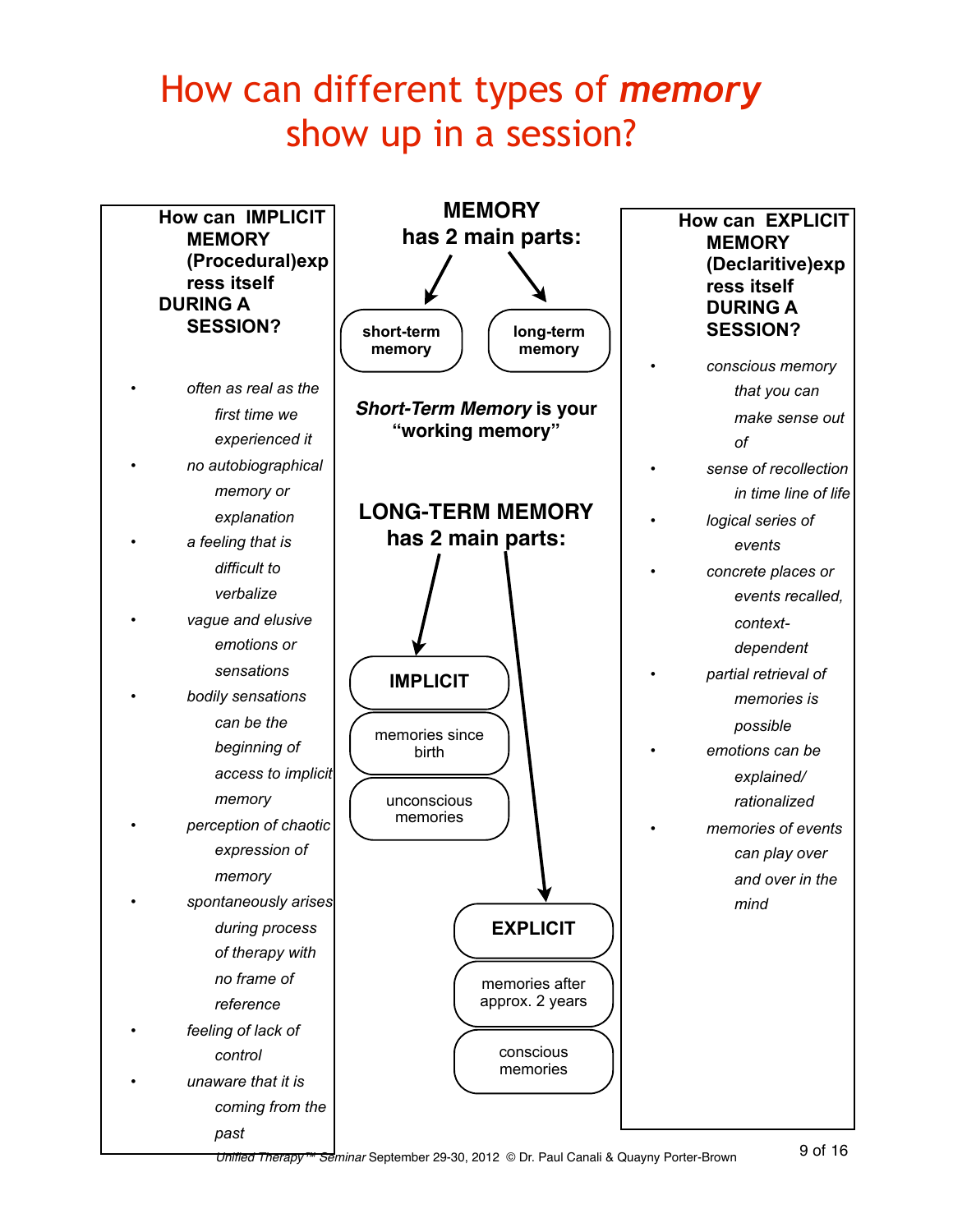## What do others say about the value of consciously connecting to *memory*?

*"Through repeated experiences with our attachment figures [parents,caretakers], our mind creates models that affect our view of both others and ourselves...These models create a filter that patterns the way we channel our perceptions and construct our responses to the world. Through these filtering models we develop characteristic ways of seeing and being. What is particularly amazing is that our brains can encode implicit memory without the route of conscious attention. This means that we can encode elements into implicit memory without ever needing to consciously attend to them."*

*Without consciously bringing these mental models to our attention, we can become "stuck in reactive responses based upon our past experience...Our automatic adaptations to these earlier experiences then become "who we are" and our life story becomes written for us, not by us...We are no lon*ger making thoughtful choices...but rather are reacting on the basis of experiences from our past."

**-Daniel J. Seigel, MD & Mary Hartzell, M.ED**, Parenting from the Inside Out (NY,NY: Penguin Group, 2004) pp.22-28

*"Everyone is under pressure or stress of some kind or another , and we all have both internal and external reactions to these pressures, and then physical symptoms manifest in response to these feelings.*

*A realm of feeling exists in the unconscious, and because we are not aware of them, and thus can not control them, the brain automatically induces physical symptoms to prevent the unconscious feelings from becoming overt. This in turn leads to Mind-Body Symptoms."*

*-John E. Sarno, M.D., The Divided mind: The Epidemic of Mindbody Disorders Harper Paperbacks; 1 edition (March 27, 2007)*

*"The issue of memory has always been central to the study of trauma. Ever since Psychologists and Psychologists have devoted themselves to the study of trauma's impact on consciousness, they have noted that traumatic memories are stored in a state-dependent fashion, which may render them inaccessible to verbal recall for prolonged periods of time.* 

*When traumatic memories dissociated from other life experiences and stored outside of ordinary awareness, they may be expressed in such seemingly incomprehensible symptoms such as physical ailments, behavioral reenactments, and vivid sensory re-living of experiences..."*

**-Bessel van der Kolk, MD,** Alexander C. Macfarlene, [Lars Weisaeth,](http://www.amazon.com/s/ref=ntt_athr_dp_sr_3?_encoding=UTF8&sort=relevancerank&search-alias=books&field-author=Lars%20Weisaeth)Traumatic Stress: The Effects of Overwhelming Experience on Mind, Body, and Society (The Guilford Press, 2006)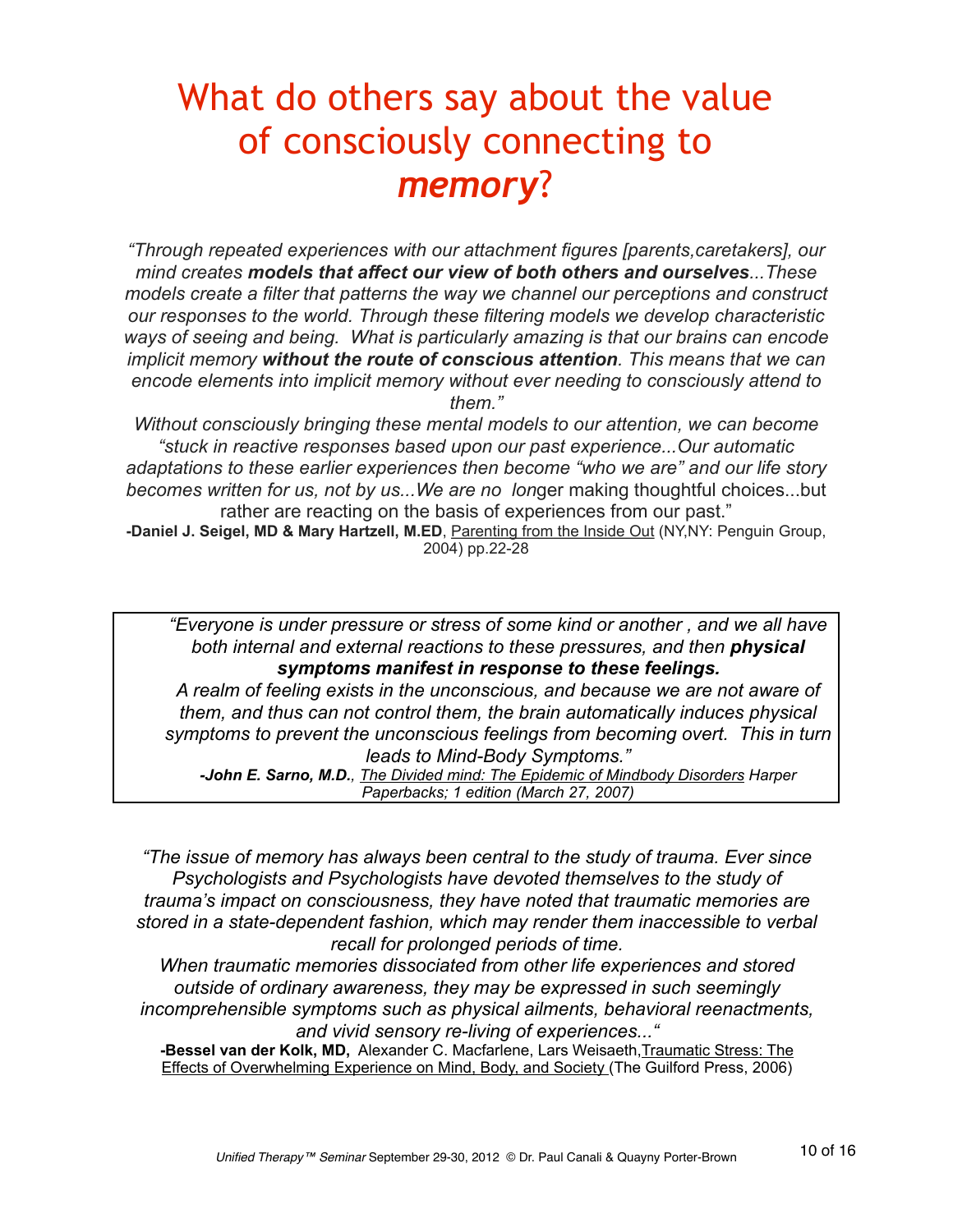## active diagnosis what does the term "*active diagnosis*" mean?

**Practicing** *Active Diagnosis* **means that you are constantly observing and re-assessing what is going on with the patient. During any given session, symptoms/affect/physical sensations/movements can shift and change their nature within minutes or even seconds. It is important to stay present, and adjust your strategy at any moment depending upon what you observe.**

### **Premises for Practicing UT™:**

- 1. **There is an innate intelligence that you can trust.** If you learn how to support and encourage this innate system it will always engage.
- 2. **Higher consciousness/awareness/perception is the goal.** *Your level of consciousness dictates how your body and mind react to the world. Make sure the client is at all times focused on the present moment (engaging Prefrontal activity), not distracted, dissociated, or "spacing out". It is absolutely necessary to have the conscious attention of the client, otherwise everything you do together will be less effective.*
- 3. **Keen observation and presence on the part of the Therapist is KEY.** *You must always be tracking the client's Autonomic Responses like: breathing (patterns and sounds), affect (verbal and physical expression of emotions), movements (are they involuntary or voluntary? What is moving?), temperature changes (sweating? cold?), Mirroring in your own body (are you feeling something empathetically?), Monitor stimulation and sedation pendulation (when do you need to change direction?). Use the pulse oximeter to measure heart rate variability and oxygen levels.*
- 4. **Know the difference between leading and invitational languaging.** Ask what they are noticing, sensing, experiencing, feeling as opposed to telling them what you feel or see.
- 5. **Support, encourage, call out the moment when you see the client engage**–the moment when their body lets go–when a spontaneous movement/trembling/softening/shift happens.
- 6. **Integration time is important-pause-take your hands off-stop talking**. *Allow for time when the client can work on their own as you watch carefully-this allows time to integrate the input they have just received.*
- 7. **Remember you are reading a different language: Everything You Need to Know is in Front of You-Just Observe**. Maintain your confidence that what needs to happen today will happen, and no matter how fast or slow the process goes, it is right and perfect. You can trust the body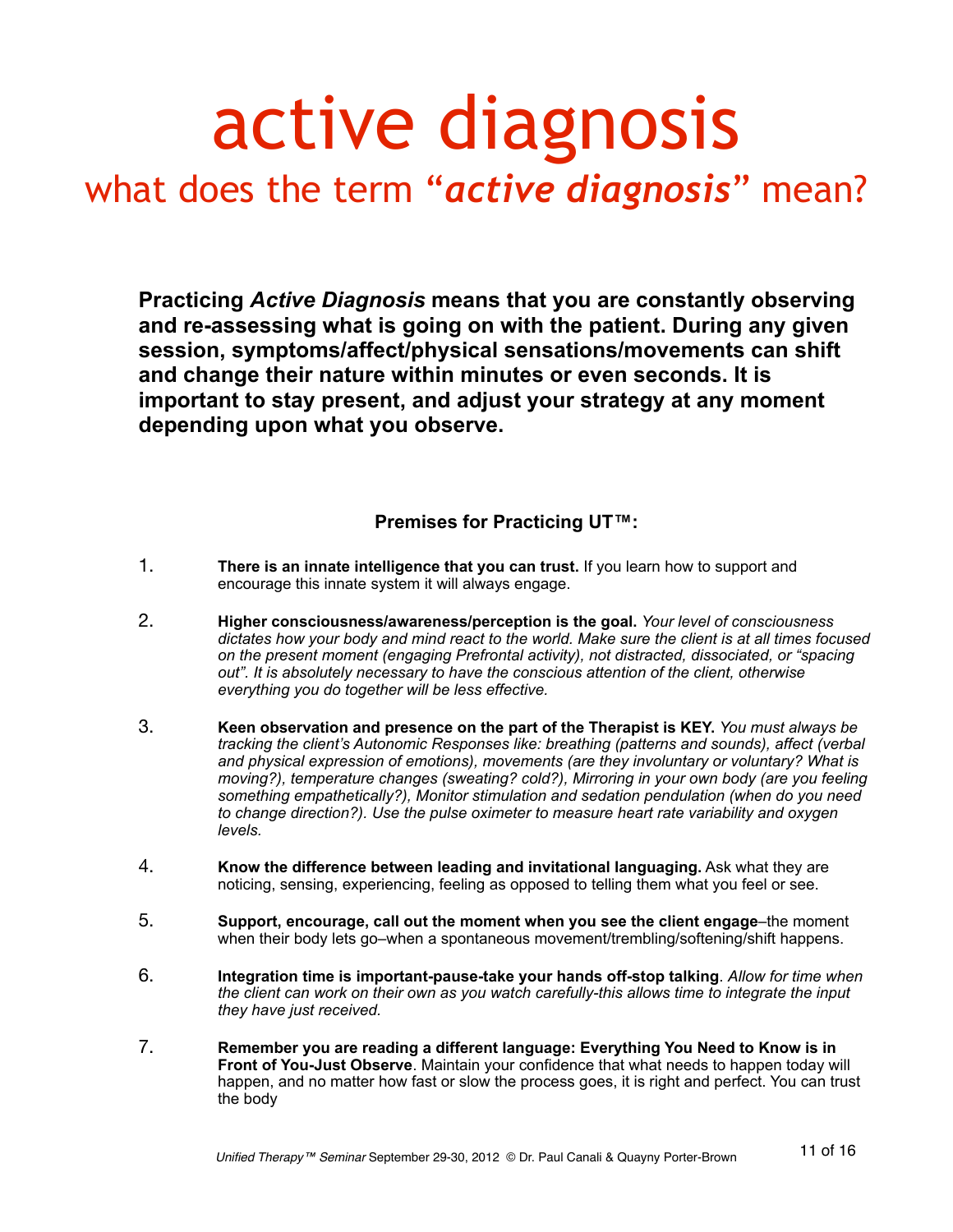## active diagnosis



*"Being mindfully aware, attending to the richness of our here-and-now experiences, creates scientifically recognized enhancements in our physiology, our mental functions, and our interpersonal relationships. Being fully present in our awareness opens our lives to new possibilities of well-being."* -Daniel J. Seigel, MD, The Mindful Brain, 2007

### **Try to be AWARE AT ALL TIMES of, for example:**

- Letting go of any preconceptions you have, or any need to "figure it out" just be present, observe, wait.
- Whether the client is present, dissociating, distracting themselves, trying to distract you.
- When the client is stuck in a pattern (physical, emotional, thought)
- When the client gets stuck in hypoarousal or hyperarousal-notice quality of breathing, repeated movements, no movement, no affect.
- Whether the client is able to stay with what they are sensing or not.
- Any involuntary movements or trembling.
- Changing Emotional States (Affect).
- What is dissociative talking and what is productive dialoque.
- Your own fears or anxieties coming up.
- Your own dissociating.
- Your own bodily sensations.
- The state of the client's breath.
- When to slow the client down, when to speed them up (sedation and stimulation)
- When to leave the client alone for a while (integration)
- Sensing when the client has done enough for one session: closing.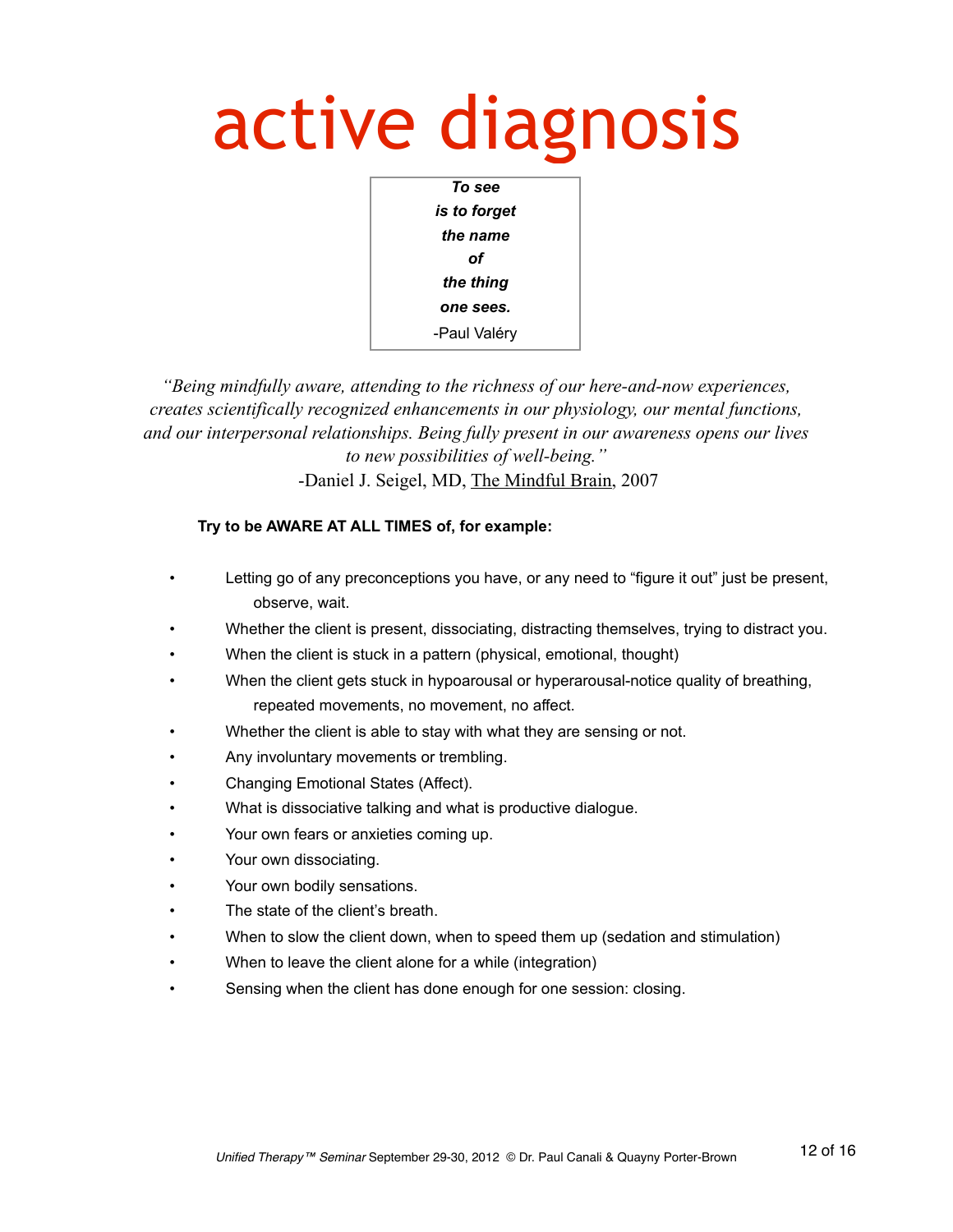sensory processing



## Unified Therapy<sup>™</sup> Exercise #1 *Following Sensation/Sensory Processing*

### *Objectives:*

- Learn how to teach your client to perceive the vast number of available sensations in the body.
- Learn how to draw your patient's attention into the areas they are sensing by using compression, holding, slow movement, for the purpose of following when the sensations change.
- Learn to recognize signs of effective attention and signs of ineffective concentration.

### *Lesson Steps:*

- a. Ask Client to lie on their back on the table. Make sure they are comfortable. (a pillow under their knees, a blanket , and a pillow under head if necessary.)
- b. Before doing anything, have the patient scan their body-find spots that attract their attention-and describe the sensations they have. One of these sensations can be feeling numb all over, or in parts of the body. Give them time to really feel what is going on in their body. If they do not seem to be concentrating they may need more guidance, like asking them to check their feet, their legs, etc. This gives you and the client a baseline to refer back to later and also gives you a chance to test somatic awareness to see what level you are working with.
- c. After you have determined the spots where they are feeling the most, go to one of them and put pressure there, or move the joint slowly. Encourage them to concentrate on feeling, and explore the sensations and how they may change. Explain that the sensations may intensify, or move to another location, or change in character right where they are. There are infinite possibilities, they just have to stay present to see what happens next.
- d. Keep your intense attention on the entire body as you look for signs that they are responding and connecting. This can take the form of a deep breath, shaking or trembling, emotional release, softening of the tissue, a change in mobility, among other responses.
- e. When the changes or responses subside, have the client check the area again to see what is there now. Feel if you can sense a change yourself.
- f. Ask them to scan the body again, and then find the next spot and repeat the steps of sensory processing.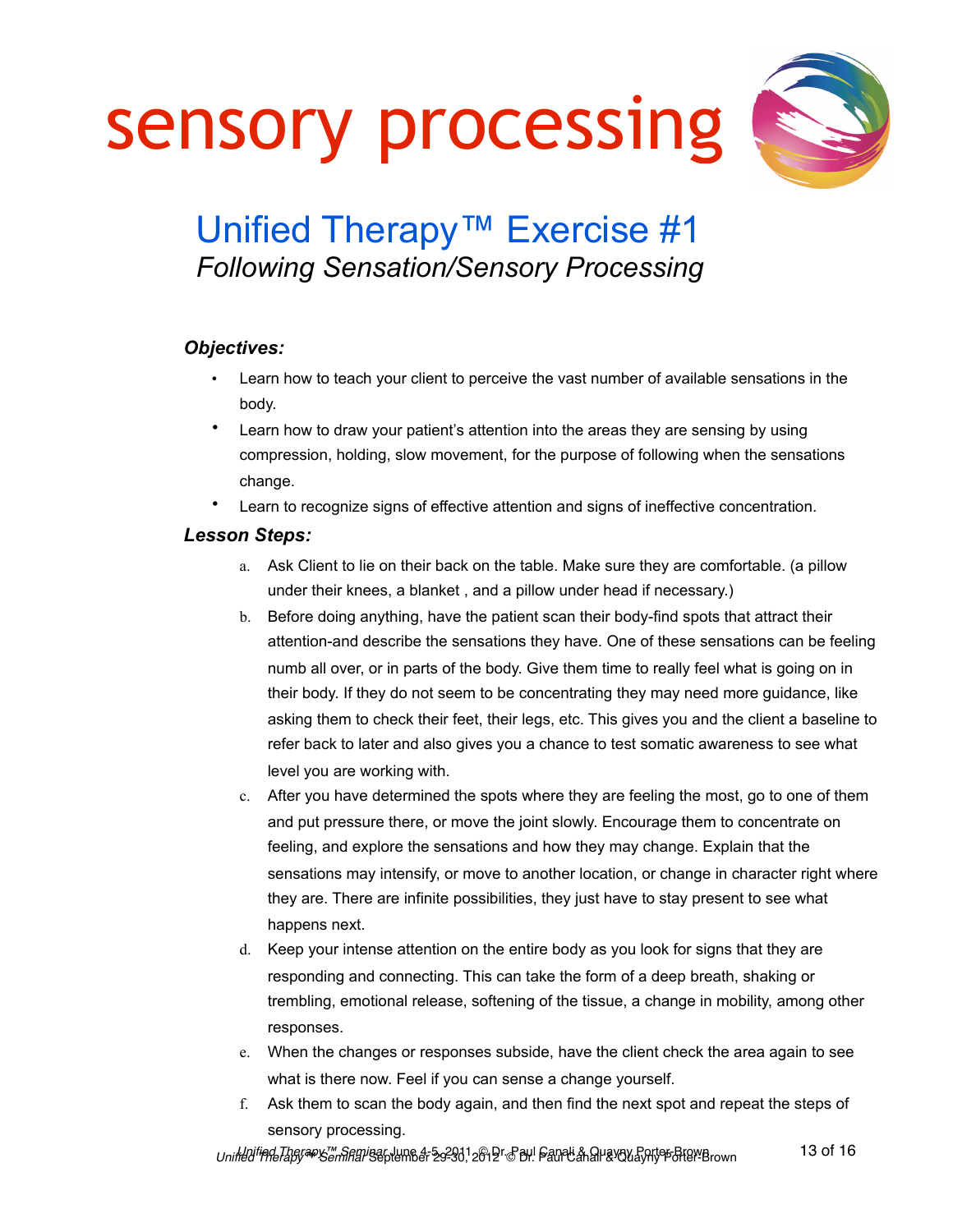# enteric brain



## Unified Therapy<sup>™</sup> Exercise 2 *The Enteric Brain Technique™: Working with the Abdomen*

"*The Enteric Brain is a built in biological system to keep us on the path to health and higher consciousness or awareness. It is controlled by an innate network that tells us whether or not it is safe to become fully human and free from fear, or to stay living in fear, survival, and separation."* -Dr. Paul Canali, 2006

*"The brain in the gut plays a major role in human happiness and misery." – Dr. Michael Gershon, Professor of Anatomy and Cell Biology at Columbia-Presbyterian Medical Center in New York.*

**The Enteric Brain Technique™**, originated and developed by Dr. Paul Canali, has allowed doctors, therapists and patients to directly affect and balance the Autonomic Nervous System, or ANS, including the Enteric Brain for the first time by way of somatic or body centered therapy. The Enteric Brain Technique™ is a method of somatic sensory input using specific touch and biofeedback in conjunction with focused concentration. This type of mindful attention increases brain-body and brain-Enteric Brain bidirectional communication and feedback.

The practical application is hands-on stimulation and sedation of the abdomen (Enteric Brain) by the therapist, as well as self-imposed work using the weighted exercise balls, along with guided breathing, and mindful interaction with somatic sensations. This method of biofeedback entrains the Autonomic Nervous System, particularly enhancing Vagal nerve function, to respond to conscious or mindful control. This in turn empowers the client to develop a proactive dialogue to somatic or body sensations without becoming overly fearful, aroused, or somatically dissociated.

### *Objectives:*

- Learn how to guide your patient's attention into the abdomen and train them to use mindful observation and recognize different types of responses.
- Learn how to work with stimulating and sedating the ANS through working with the Enteric Brain.
- Learn how to teach your client to let the body express itself (trembling, movement, affect) without fear and somatic dissociation.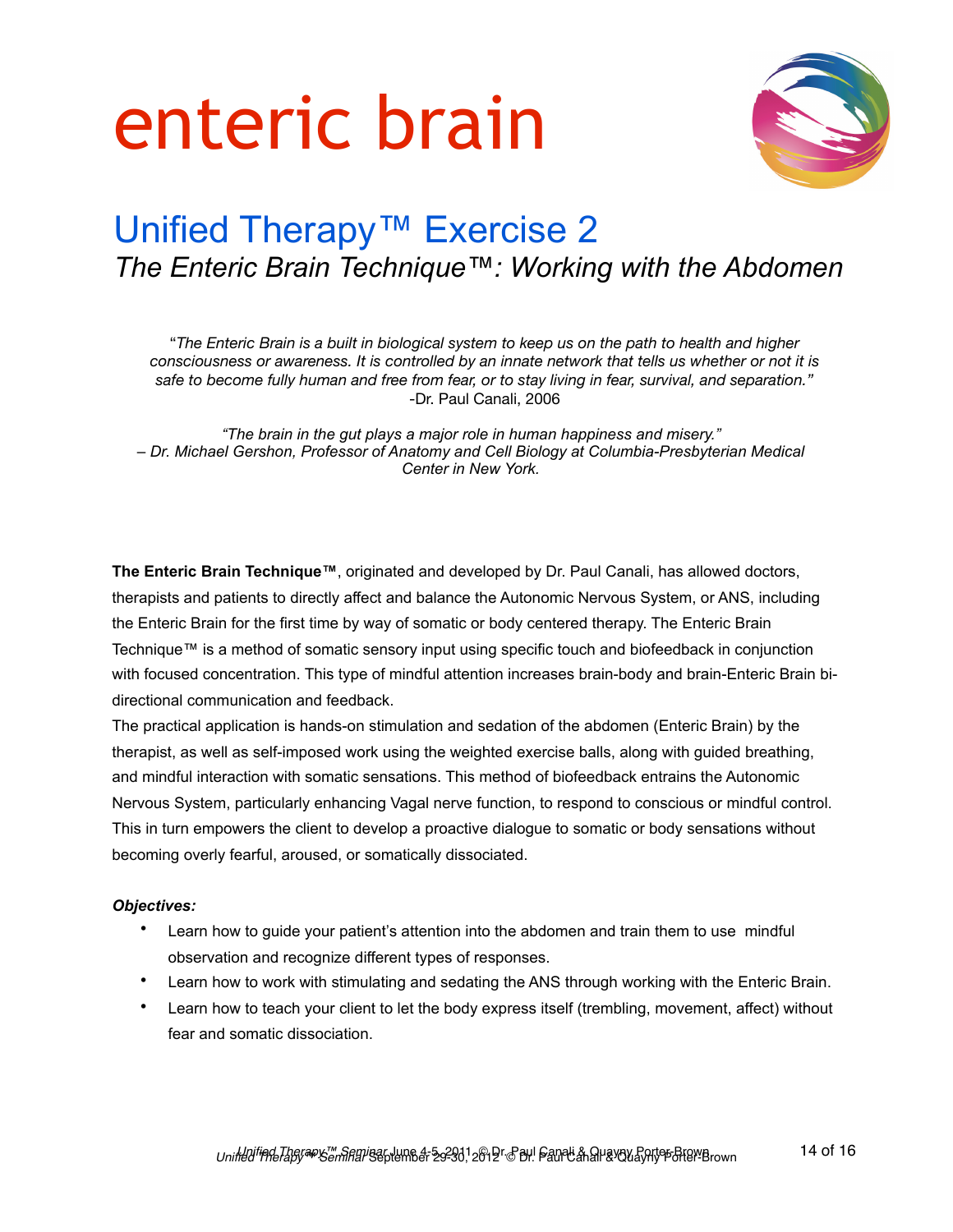# enteric brain



### *Lesson Steps:*

- a. Ask Client to lie on their back on the table. Make sure they are comfortable. (a pillow under their knees, a blanket , and a pillow under head if necessary.)
- b. There is no particular rule, but a good spot to start is in the area of the diaphragm. While watching the client's face carefully, put an even pressure using your fingers. The pressure will depend upon the person's sensitivity. Ask them to breath in, and then to breath out. Have them concentrate on their breath with all of their attention. As they breath in you lift up your fingers, and then push down as they breath out. Guide them to see what they are feeling. Give enough time for them to respond and try to tell by the way they are talking if they are really feeling with mindfulness, or sound like they are just reporting. With experience you will be able to tell if they are present or dissociated. Feel for the heartbeat and ask them if they feel it too. You will notice if it is strong or weak, and ask them for feedback too to see if they are feeling the same thing. This can be a good time to put a weighted ball on their abdomen and have them practice concentrating on their breath and the rhythm of their heart by themselves for a while. This strengthens their ability to keep their minds focused, and also see that they can work independently to build their ability to be somatically mindful.
- c. Next, let them know you are going to move around the abdominal area, and tell them about the Enteric Brain if you have not already. It helps to know why we are working in this area since sometimes it is not so comfortable for people.
- d. Move around to various spots on the abdomen and press in-always looking at the face of your client. You are looking for a spot which brings a response-emotional, physical, movement, trembling
- e. In class we will demonstrate this technique-we use many ways of activating-startle response, myofascial, compression, light touch etc.

*"Provided that the Vagus nerve is intact, a steady stream of messages flow back and forth between the brain and the gut. We all experience situations in which our brains cause our bowels to go into overdrive. But in fact, messages departing the gut outnumber the opposing traffic on the order of about nine to one." 4 –Dr. Michael Gershon, MD*

*"The Vagus nerve, … has been termed the most important nerve in the body because it controls heart rate, digestion, and other fundamental body functions, [and] also controls the immune system." 5 –Kevin M. Tracey, MD*